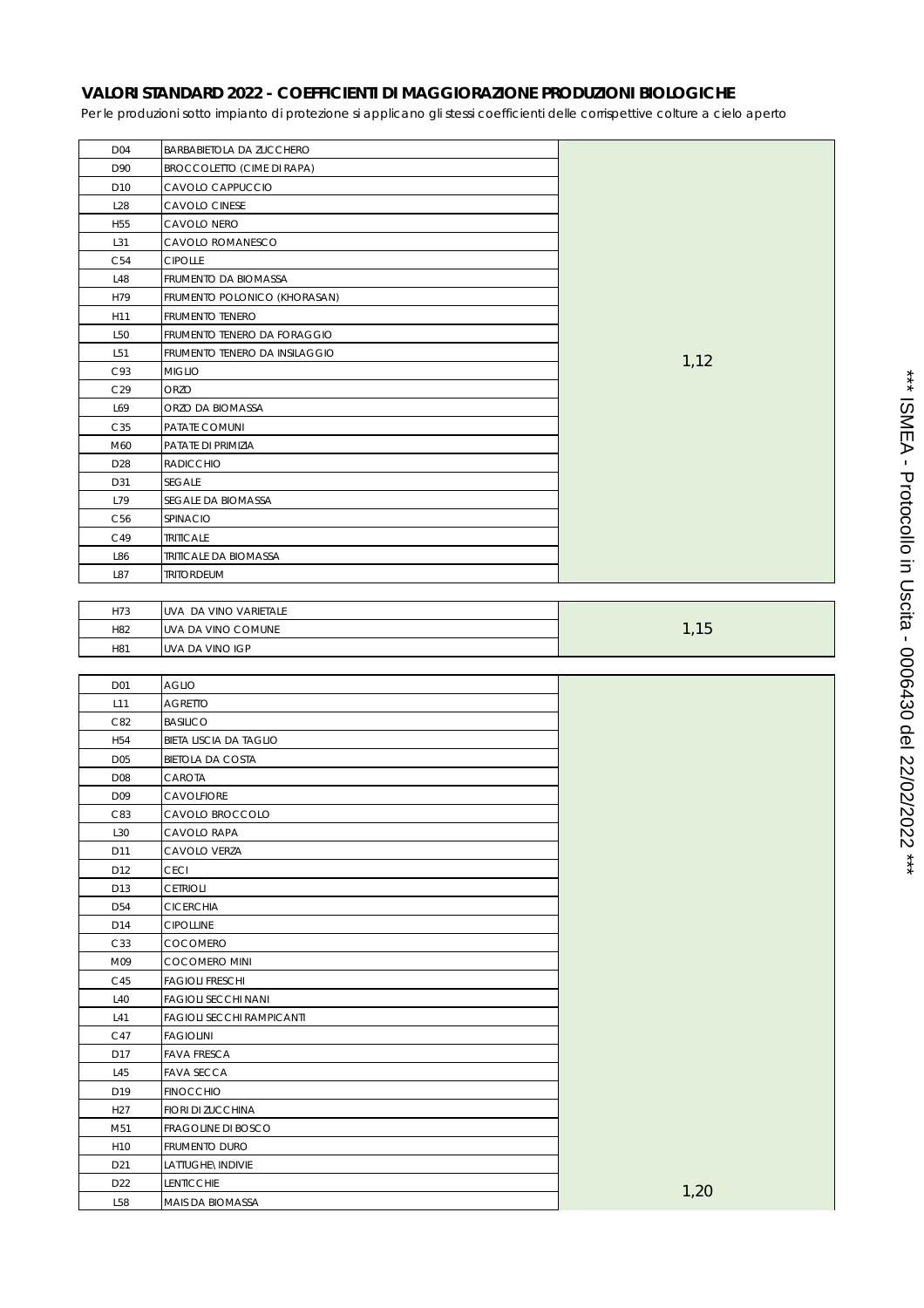| CO <sub>3</sub> | MAIS DA GRANELLA GENERICO              |  |
|-----------------|----------------------------------------|--|
| M32             | MAIS DA GRANELLA PER FARINE DA POLENTA |  |
| D23             | <b>MAIS DA INSILAGGIO</b>              |  |
| D24             | <b>MAIS DOLCE</b>                      |  |
| C58             | MELANZANE                              |  |
| C34             | <b>MELONI</b>                          |  |
| L09             | PASTONE DI MAIS                        |  |
| C <sub>22</sub> | <b>PEPERONI</b>                        |  |
| C46             | PISELLI FRESCHI                        |  |
| L72             | PISELLI SECCHI                         |  |
| L <sub>05</sub> | POMODORINO ALTRE LAVORAZIONI           |  |
| C12             | POMODORO CONCENTRATO                   |  |
| C13             | POMODORO DA TAVOLA                     |  |
| C14             | POMODORO PELATO                        |  |
| D <sub>27</sub> | <b>PORRO</b>                           |  |
| C99             | PREZZEMOLO                             |  |
| D <sub>28</sub> | <b>RADICCHIO</b>                       |  |
| C <sub>15</sub> | <b>RISO</b>                            |  |
| M25             | RISO CON DIRITTI RISERVATI             |  |
| D63             | RISO INDICA                            |  |
| M26             | RISO INDICA CON DIRITTI RISERVATI      |  |
| L76             | <b>RUCOLA</b>                          |  |
| D64             | <b>SCALOGNO</b>                        |  |
| D30             | SEDANO                                 |  |
| D32             | <b>ZUCCA</b>                           |  |
| D68             | <b>ZUCCHINA FIORE</b>                  |  |
| C <sub>50</sub> | <b>ZUCCHINE</b>                        |  |
|                 |                                        |  |
| CO <sub>2</sub> | <b>ALBICOCCHE</b>                      |  |
| M <sub>22</sub> | AI BICOCCHE DA INDUSTRIA               |  |

| <b>CUZ</b>      | <b>ALDIUUUUNE</b>             |      |
|-----------------|-------------------------------|------|
| M <sub>22</sub> | ALBICOCCHE DA INDUSTRIA       |      |
| L12             | ALBICOCCHE PRECOCI            |      |
| D03             | ASPARAGO                      |      |
| C27             | <b>CARCIOFO</b>               |      |
| D07             | CARDO                         |      |
| C37             | <b>CILIEGIE</b>               |      |
| M19             | CILIEGIE DA INDUSTRIA         |      |
| L32             | CILIEGIO ACIDO                |      |
| D74             | <b>FRAGOLE SOTTO TUNNEL</b>   |      |
| L <sub>01</sub> | <b>FUNGHI DI COLTIVAZIONE</b> |      |
| CO4             | <b>MELE</b>                   |      |
| M17             | <b>MELE CLUB</b>              | 1,25 |
| CO <sub>5</sub> | <b>NETTARINE</b>              |      |
| M34             | NETTARINE DA INDUSTRIA        |      |
| C <sub>06</sub> | <b>NETTARINE PRECOCI</b>      |      |
| H <sub>24</sub> | <b>PEPERONCINO</b>            |      |
| CO7             | <b>PERE</b>                   |      |
| CO8             | PERE PRECOCI                  |      |
| CO9             | <b>PESCHE</b>                 |      |
| M24             | PESCHE DA INDUSTRIA           |      |
| C <sub>10</sub> | PESCHE PRECOCI                |      |
| C <sub>16</sub> | <b>SUSINE</b>                 |      |
| C17             | <b>SUSINE PRECOCI</b>         |      |
| H80             | UVA DA VINO DOP               |      |

| M31             | ACTINIDIA POLPA GIALLA, ALTRE E BABY |      |
|-----------------|--------------------------------------|------|
| CO <sub>1</sub> | <b>ACTINIDIA POLPA VERDE</b>         |      |
| D <sub>53</sub> | <b>ARACHIDI</b>                      |      |
| C48             | <b>GIRASOLE</b>                      |      |
| C <sub>59</sub> | <b>NOCCIOLE</b>                      | 1,35 |
| D38             | <b>NOCI</b>                          |      |
| C <sub>41</sub> | <b>OLIVE OLIO</b>                    |      |